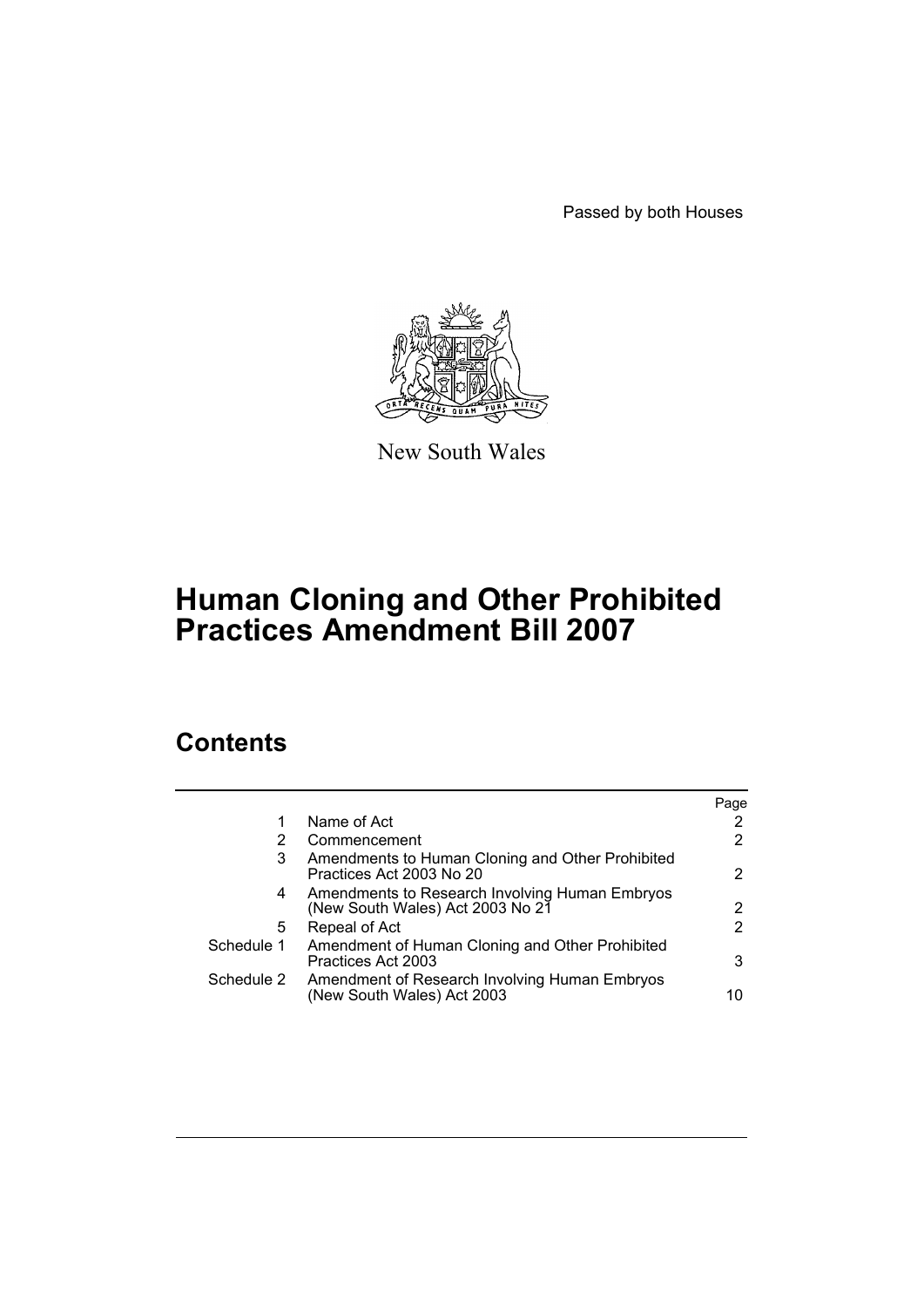*I certify that this public bill, which originated in the Legislative Assembly, has finally passed the Legislative Council and the Legislative Assembly of New South Wales.*

> *Clerk of the Legislative Assembly. Legislative Assembly, Sydney, , 2007*



New South Wales

# **Human Cloning and Other Prohibited Practices Amendment Bill 2007**

Act No , 2007

An Act to amend the *Human Cloning and Other Prohibited Practices Act 2003* to mirror changes made by the Commonwealth to nationally consistent legislation; and for other purposes.

*I have examined this bill and find it to correspond in all respects with the bill as finally passed by both Houses.*

*Assistant Speaker of the Legislative Assembly.*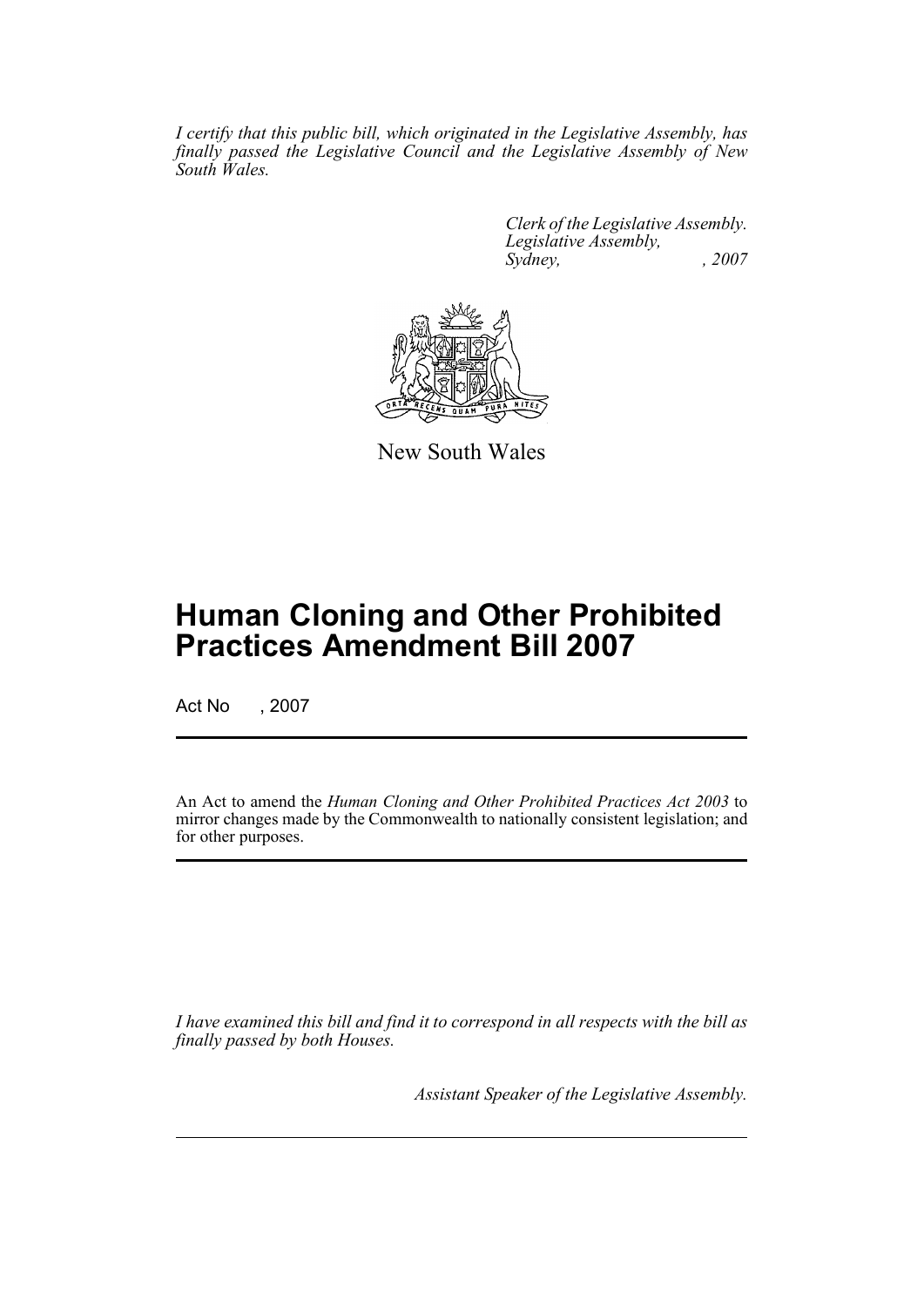### <span id="page-2-0"></span>**The Legislature of New South Wales enacts:**

### **1 Name of Act**

This Act is the *Human Cloning and Other Prohibited Practices Amendment Act 2007*.

#### <span id="page-2-1"></span>**2 Commencement**

This Act is taken to commence on 12 June 2007.

#### <span id="page-2-2"></span>**3 Amendments to Human Cloning and Other Prohibited Practices Act 2003 No 20**

The *Human Cloning and Other Prohibited Practices Act 2003* is amended as set out in Schedule 1.

#### <span id="page-2-3"></span>**4 Amendments to Research Involving Human Embryos (New South Wales) Act 2003 No 21**

The *Research Involving Human Embryos (New South Wales) Act 2003* is amended as set out in Schedule 2.

#### <span id="page-2-4"></span>**5 Repeal of Act**

- (1) This Act is repealed on the day following the day on which this Act commences.
- (2) The repeal of this Act does not, because of the operation of section 30 of the *Interpretation Act 1987*, affect any amendment made by this Act.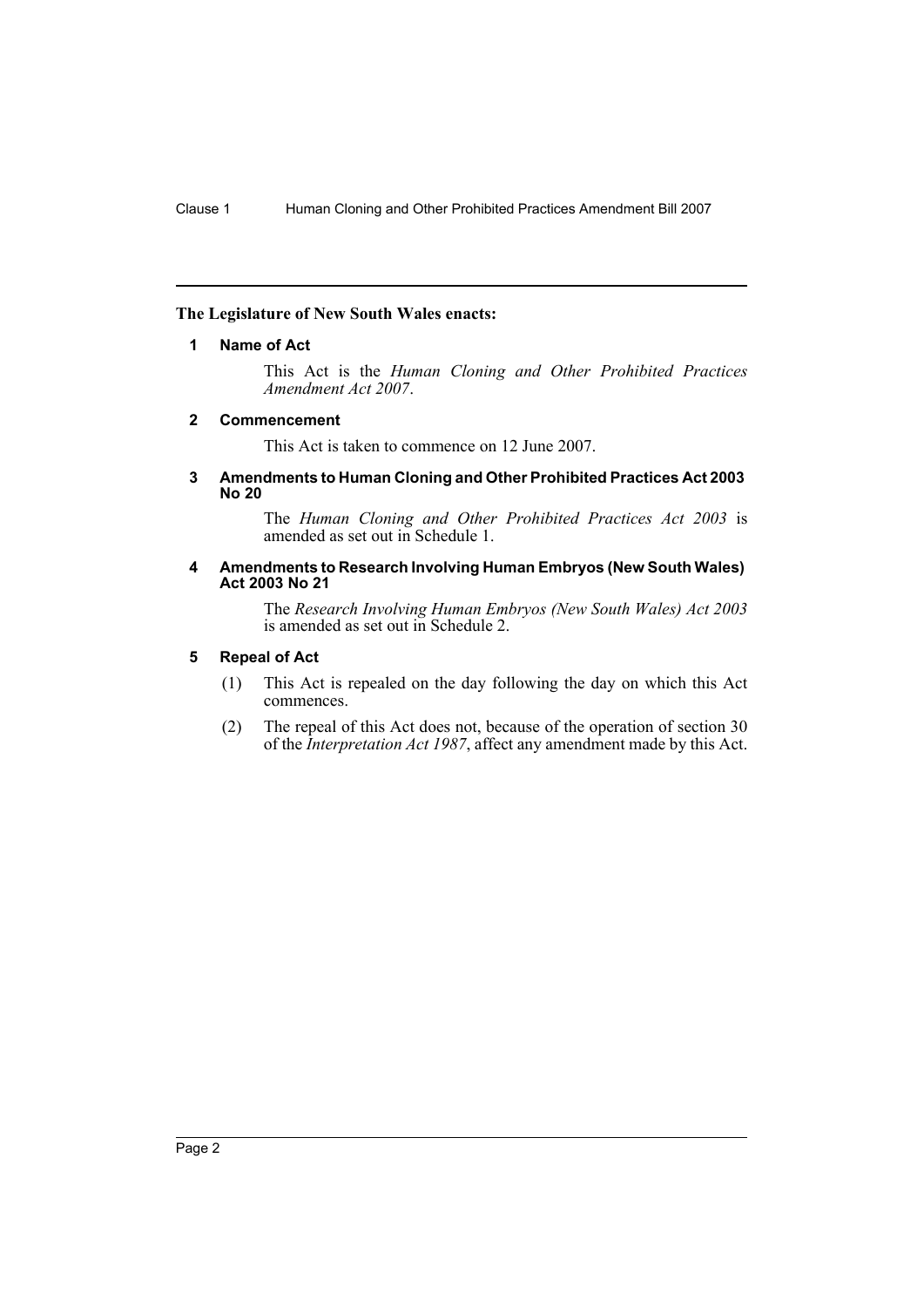Amendment of Human Cloning and Other Prohibited Practices Act 2003 Schedule 1

# <span id="page-3-0"></span>**Schedule 1 Amendment of Human Cloning and Other Prohibited Practices Act 2003**

(Section 3)

**[1] Long title**

Insert "for reproduction" after "cloning".

**[2] Section 1 Name of Act**

Insert "*for Reproduction*" after "*Cloning*".

## **[3] Section 3 Object of Act**

Insert "for reproduction" after "cloning" in section 3 (1).

# **[4] Sections 3 (2) and 19 (4)**

Insert "*for Reproduction*" after "*Cloning*" wherever occurring.

#### **[5] Section 4 Definitions**

Omit the definition of *human embryo* from section 4 (1). Insert instead:

*human embryo* means a discrete entity that has arisen from either:

- (a) the first mitotic division when fertilisation of a human oocyte by a human sperm is complete, or
- (b) any other process that initiates organised development of a biological entity with a human nuclear genome or altered human nuclear genome that has the potential to develop up to, or beyond, the stage at which the primitive streak appears,

and has not yet reached 8 weeks of development since the first mitotic division.

# **[6] Section 4 (1)**

Insert in alphabetical order:

*licence* means a licence issued under section 21 of the *Research Involving Human Embryos Act 2002* of the Commonwealth, including a licence issued under section 21 of that Act as applied in this State by the *Research Involving Human Embryos (New South Wales) Act 2003*.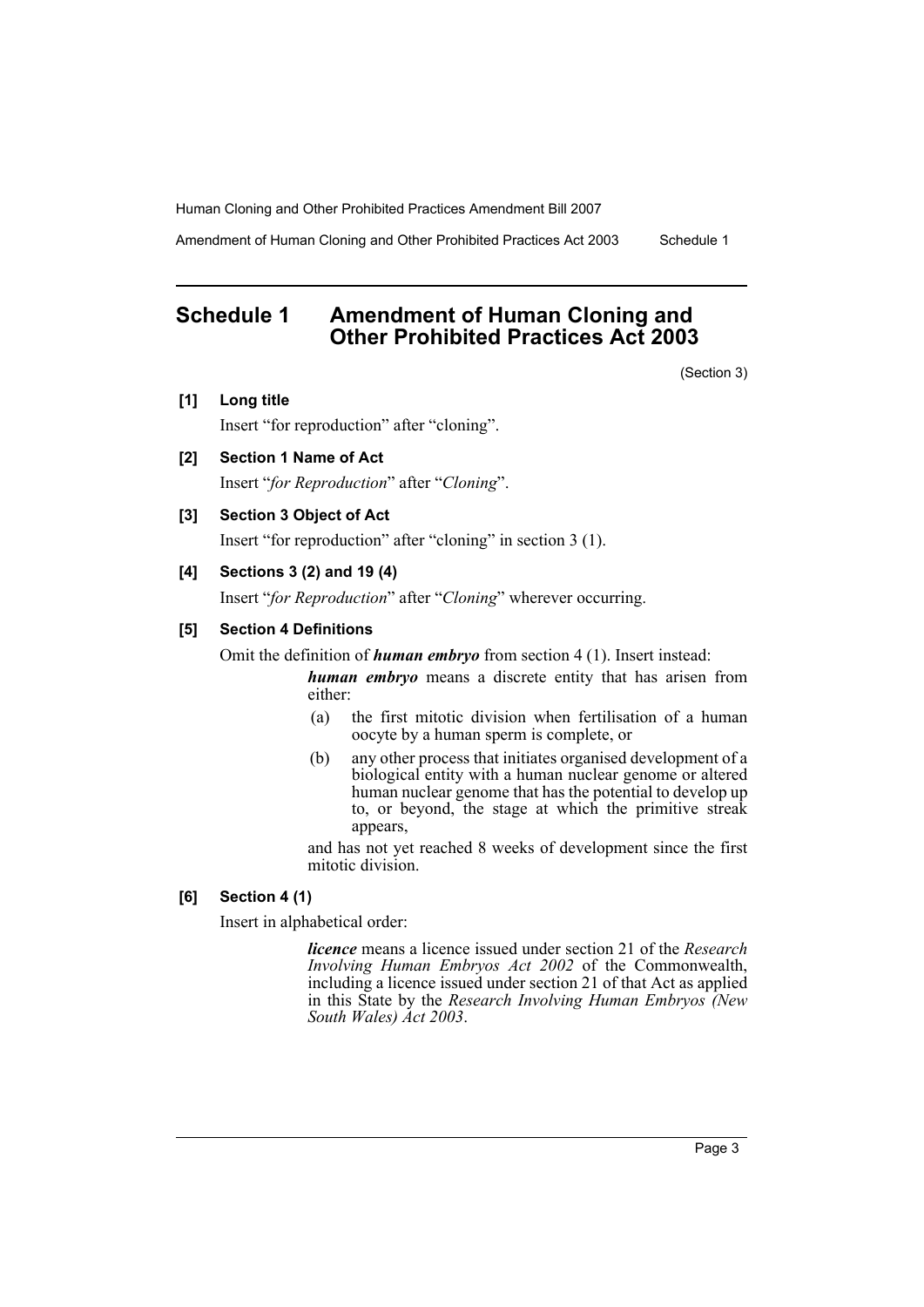Schedule 1 Amendment of Human Cloning and Other Prohibited Practices Act 2003

## **[7] Section 4 (5)–(7)**

Insert after section 4 (4):

- (5) A reference in this Act to an embryo (including a human embryo) is a reference to a living embryo.
- (6) A reference in this Act to a human egg is a reference to a human oocyte.
- (7) A reference in this Act to a human embryo does not include a reference to:
	- (a) a hybrid embryo, or
	- (b) a human embryonic stem cell line.

### **[8] Part 2**

Omit the Part. Insert instead:

# **Part 2 Prohibited practices**

# **Division 1 Practices that are completely prohibited**

#### **5 Offence—placing a human embryo clone in the human body or the body of an animal**

A person commits an offence if the person intentionally places a human embryo clone in the body of a human or the body of an animal.

Maximum penalty: Imprisonment for 15 years.

#### **6 No defence that human embryo clone could not survive**

It is not a defence to an offence under section 5 that the human embryo clone did not survive or could not have survived.

#### **7 Offence—creating a human embryo for a purpose other than achieving pregnancy in a woman**

(1) A person commits an offence if the person intentionally creates a human embryo by a process of the fertilisation of a human egg by a human sperm outside the body of a woman, unless the person's intention in creating the embryo is to attempt to achieve pregnancy in a particular woman.

Maximum penalty: Imprisonment for 15 years.

(2) A defendant does not bear an evidential burden in relation to any matter in subsection (1).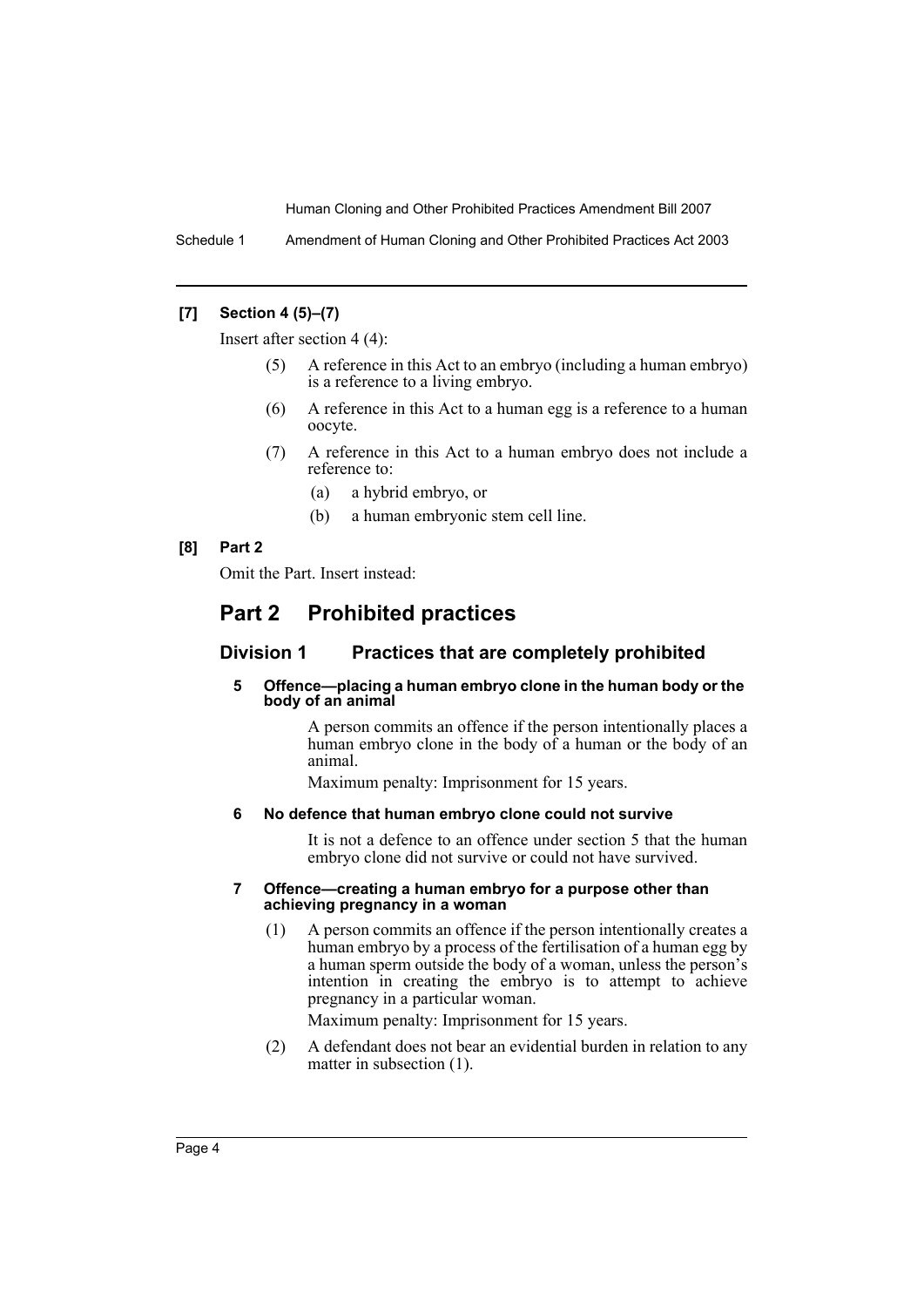Amendment of Human Cloning and Other Prohibited Practices Act 2003 Schedule 1

#### **8 Offence—creating or developing a human embryo by fertilisation that contains genetic material provided by more than 2 persons**

A person commits an offence if:

- (a) the person intentionally creates or develops a human embryo by a process of the fertilisation of a human egg by a human sperm outside the body of a woman, and
- (b) the human embryo contains genetic material provided by more than 2 persons.

Maximum penalty: Imprisonment for 15 years.

#### **9 Offence—developing a human embryo outside the body of a woman for more than 14 days**

A person commits an offence if the person intentionally develops a human embryo outside the body of a woman for a period of more than 14 days, excluding any period when development is suspended.

Maximum penalty: Imprisonment for 15 years.

#### **10 Offence—heritable alterations to genome**

- (1) A person commits an offence if:
	- (a) the person alters the genome of a human cell in such a way that the alteration is heritable by descendants of the human whose cell was altered, and
	- (b) in altering the genome, the person intended the alteration to be heritable by descendants of the human whose cell was altered.

Maximum penalty: Imprisonment for 15 years.

#### (2) In this section:

*human cell* includes a human embryonal cell, a human foetal cell, human sperm or a human egg.

#### **11 Offence—collecting a viable human embryo from the body of a woman**

A person commits an offence if the person removes a human embryo from the body of a woman, intending to collect a viable human embryo.

Maximum penalty: Imprisonment for 15 years.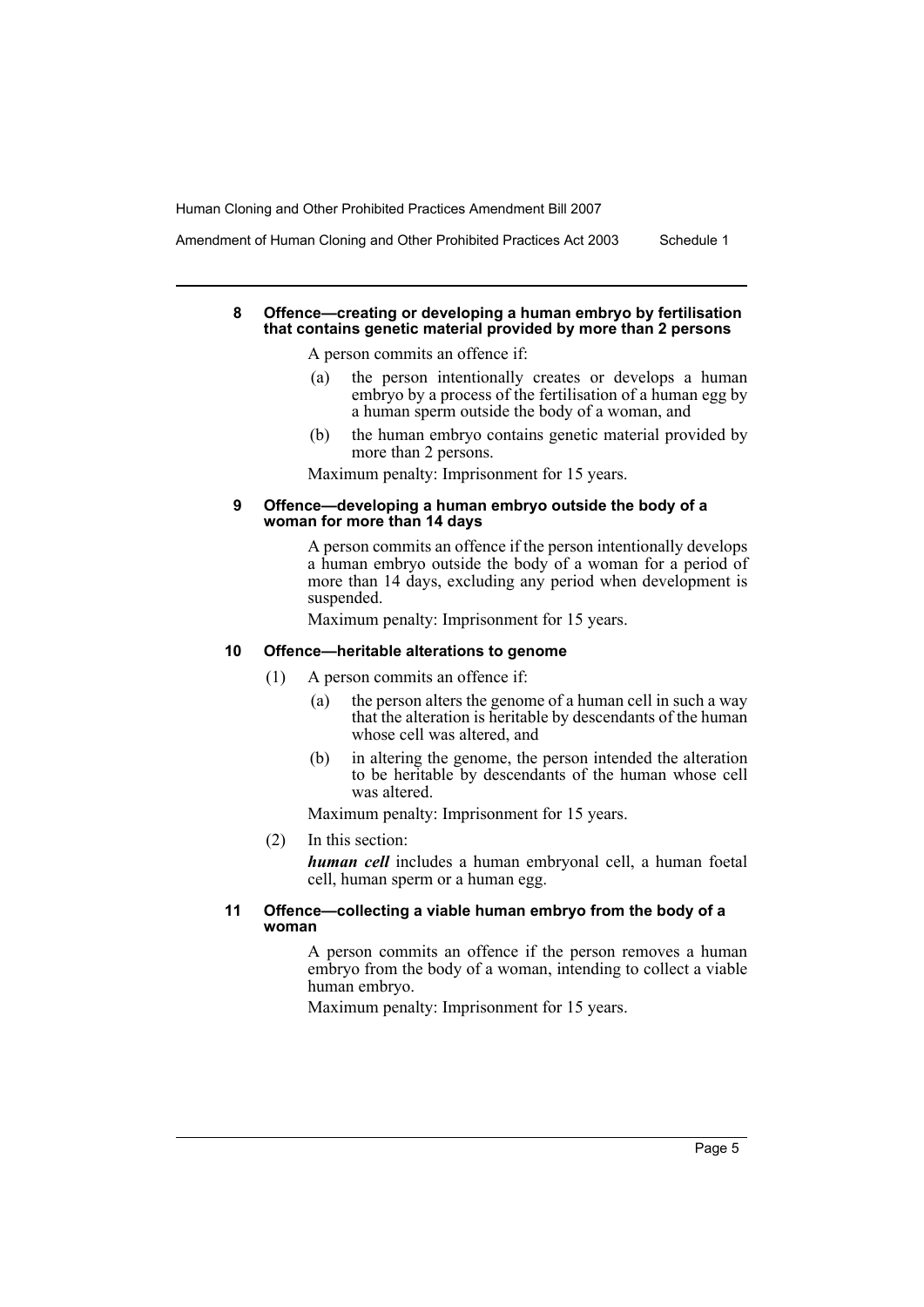Schedule 1 Amendment of Human Cloning and Other Prohibited Practices Act 2003

#### **12 Offence—creating a chimeric embryo**

A person commits an offence if the person intentionally creates a chimeric embryo.

Maximum penalty: Imprisonment for 15 years.

#### **13 Offence—developing a hybrid embryo**

A person commits an offence if the person intentionally develops a hybrid embryo for a period of more than 14 days, excluding any period when development is suspended.

Maximum penalty: Imprisonment for 15 years.

### **14 Offence—placing of an embryo**

- (1) A person commits an offence if the person intentionally places a human embryo in an animal.
- (2) A person commits an offence if the person intentionally places a human embryo in the body of a human, other than in a woman's reproductive tract.
- (3) A person commits an offence if the person intentionally places an animal embryo in the body of a human for any period of gestation.

Maximum penalty: Imprisonment for 15 years.

#### **15 Offence—placing a prohibited embryo**

(1) A person commits an offence if the person intentionally places an embryo in the body of a woman knowing that, or reckless as to whether, the embryo is a prohibited embryo.

Maximum penalty: Imprisonment for 15 years.

- (2) In this section, *prohibited embryo* means:
	- (a) a human embryo created by a process other than the fertilisation of a human egg by human sperm, or
	- (b) a human embryo created outside the body of a woman, unless the intention of the person who created the embryo was to attempt to achieve pregnancy in a particular woman, or
	- (c) a human embryo that contains genetic material provided by more than 2 persons, or
	- (d) a human embryo that has been developing outside the body of a woman for a period of more than  $14$  days, excluding any period when development is suspended, or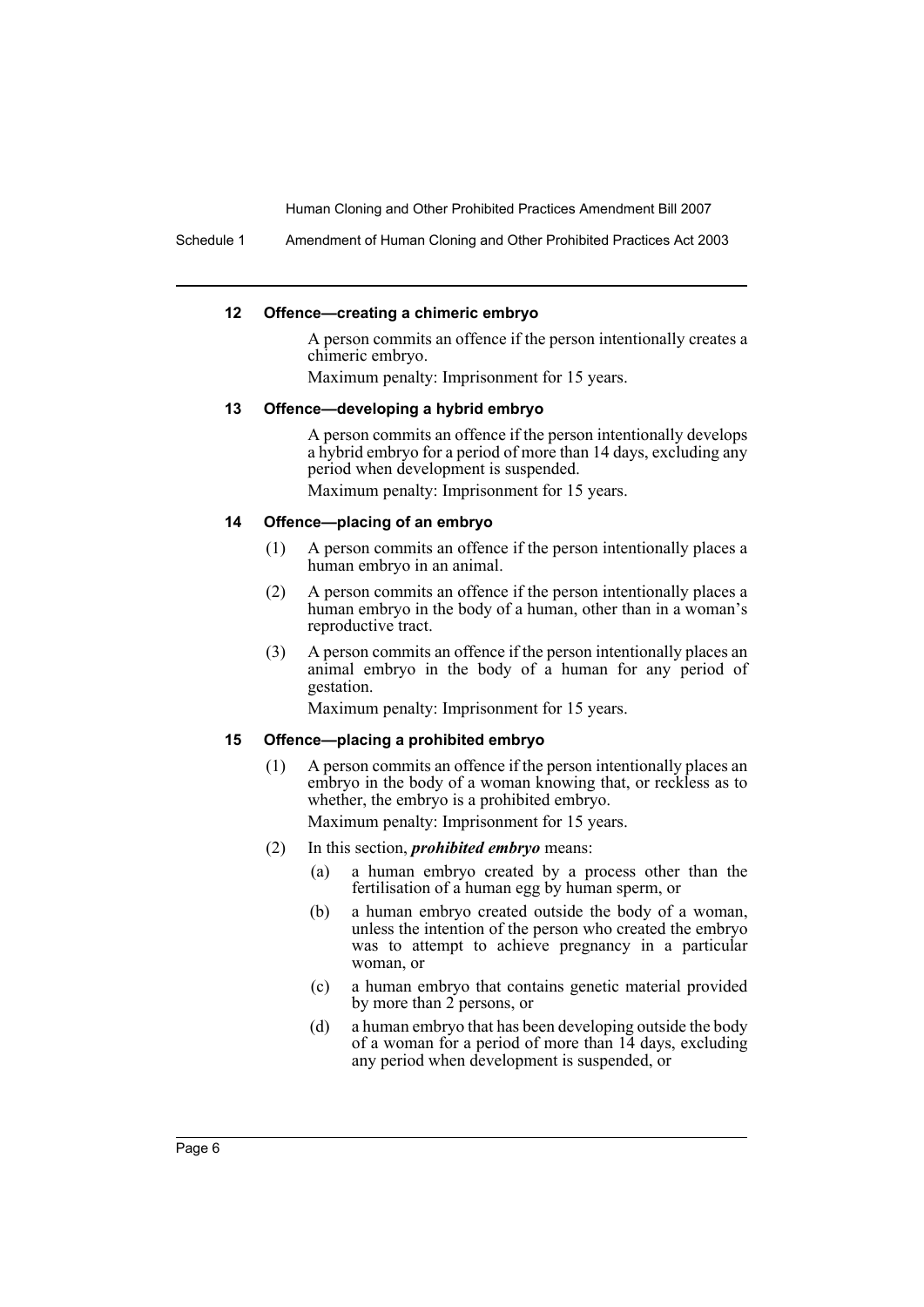Amendment of Human Cloning and Other Prohibited Practices Act 2003 Schedule 1

- (e) a human embryo created using precursor cells taken from a human embryo or a human foetus, or
- (f) a human embryo that contains a human cell (within the meaning of section 10) whose genome has been altered in such a way that the alteration is heritable by human descendants of the human whose cell was altered, or
- (g) a human embryo that was removed from the body of a woman by a person intending to collect a viable human embryo, or
- (h) a chimeric embryo or a hybrid embryo.

#### **16 Offence—commercial trading in human eggs, human sperm or human embryos**

- (1) A person commits an offence if the person intentionally gives or offers valuable consideration to another person for the supply of a human egg, human sperm or a human embryo. Maximum penalty: Imprisonment for 15 years.
- (2) A person commits an offence if the person intentionally receives, or offers to receive, valuable consideration from another person for the supply of a human egg, human sperm or a human embryo. Maximum penalty: Imprisonment for 15 years.
- (3) In this section:

# *reasonable expenses*:

- (a) in relation to the supply of a human egg or human sperm includes, but is not limited to, expenses relating to the collection, storage or transport of the egg or sperm, and
- (b) in relation to the supply of a human embryo:
	- (i) does not include any expenses incurred by a person before the time when the embryo became an excess ART embryo within the meaning of the *Prohibition of Human Cloning for Reproduction Act 2002* of the Commonwealth, and
	- (ii) includes, but is not limited to, expenses relating to the storage or transport of the embryo.

*valuable consideration*, in relation to the supply of a human egg, human sperm or a human embryo by a person, includes any inducement, discount or priority in the provision of a service to the person, but does not include the payment of reasonable expenses incurred by the person in connection with the supply.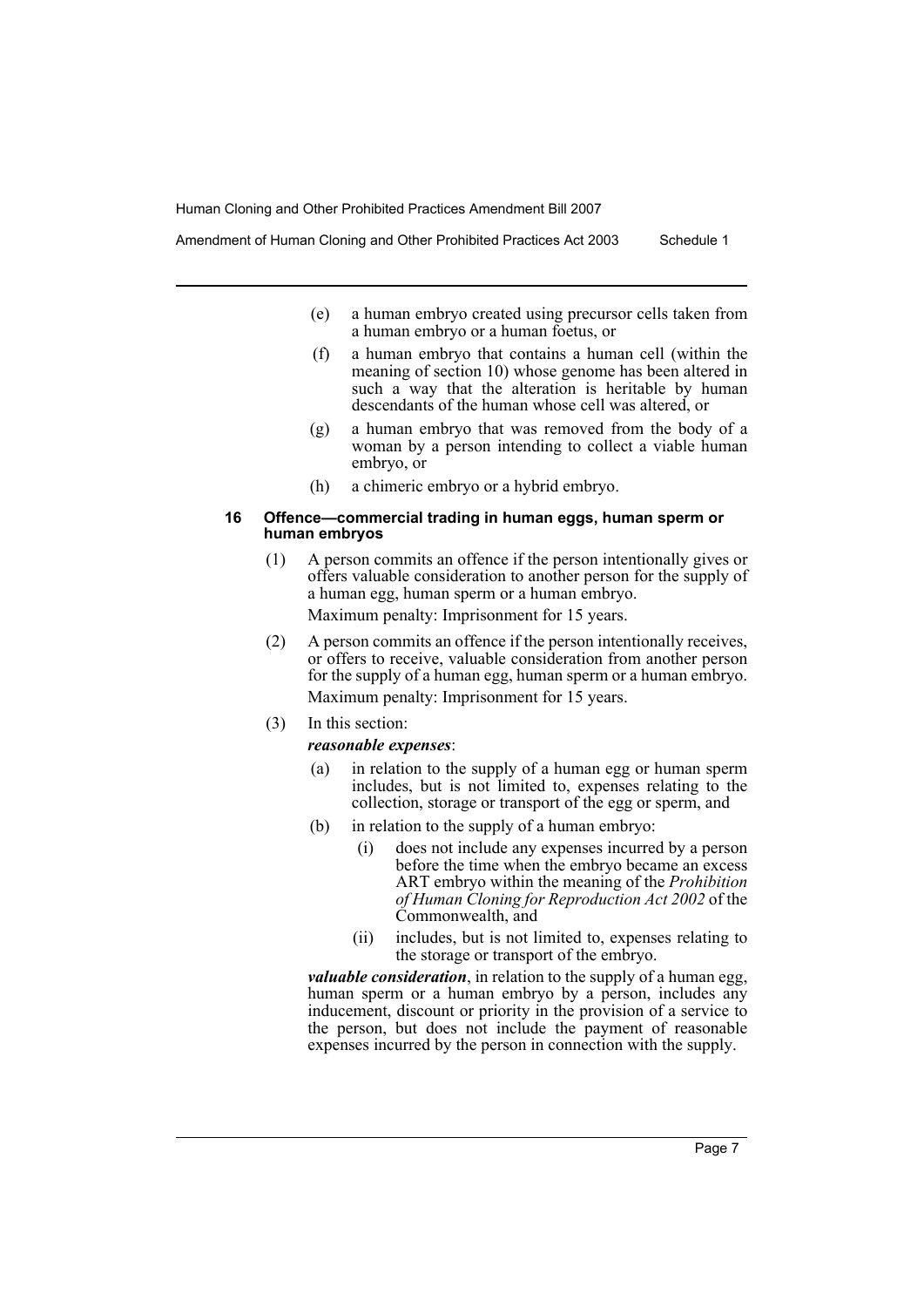Schedule 1 Amendment of Human Cloning and Other Prohibited Practices Act 2003

# **Division 2 Practices that are prohibited unless authorised by a licence**

#### **17 Offence—creating a human embryo other than by fertilisation, or developing such an embryo**

A person commits an offence if:

- (a) the person intentionally creates a human embryo by a process other than the fertilisation of a human egg by a human sperm, or develops a human embryo so created, and
- (b) the creation or development of the human embryo by the person is not authorised by a licence.

Maximum penalty: Imprisonment for 10 years.

#### **18 Offence—creating or developing a human embryo containing genetic material provided by more than 2 persons**

A person commits an offence if:

- (a) the person intentionally creates or develops a human embryo by a process other than the fertilisation of a human egg by a human sperm, and
- (b) the human embryo contains genetic material provided by more than 2 persons, and
- (c) the creation or development of the human embryo by the person is not authorised by a licence.

Maximum penalty: Imprisonment for 10 years.

#### **18A Offence—using precursor cells from a human embryo or a human foetus to create a human embryo, or developing such an embryo**

A person commits an offence if:

- (a) the person uses precursor cells taken from a human embryo or a human foetus, intending to create a human embryo, or intentionally develops an embryo so created, and
- (b) the person engages in activities mentioned in paragraph (a) without being authorised by a licence, and the person knows or is reckless as to that fact.

Maximum penalty: Imprisonment for 10 years.

#### **18B Offence—developing a hybrid embryo**

(1) A person commits an offence if the person intentionally creates a hybrid embryo.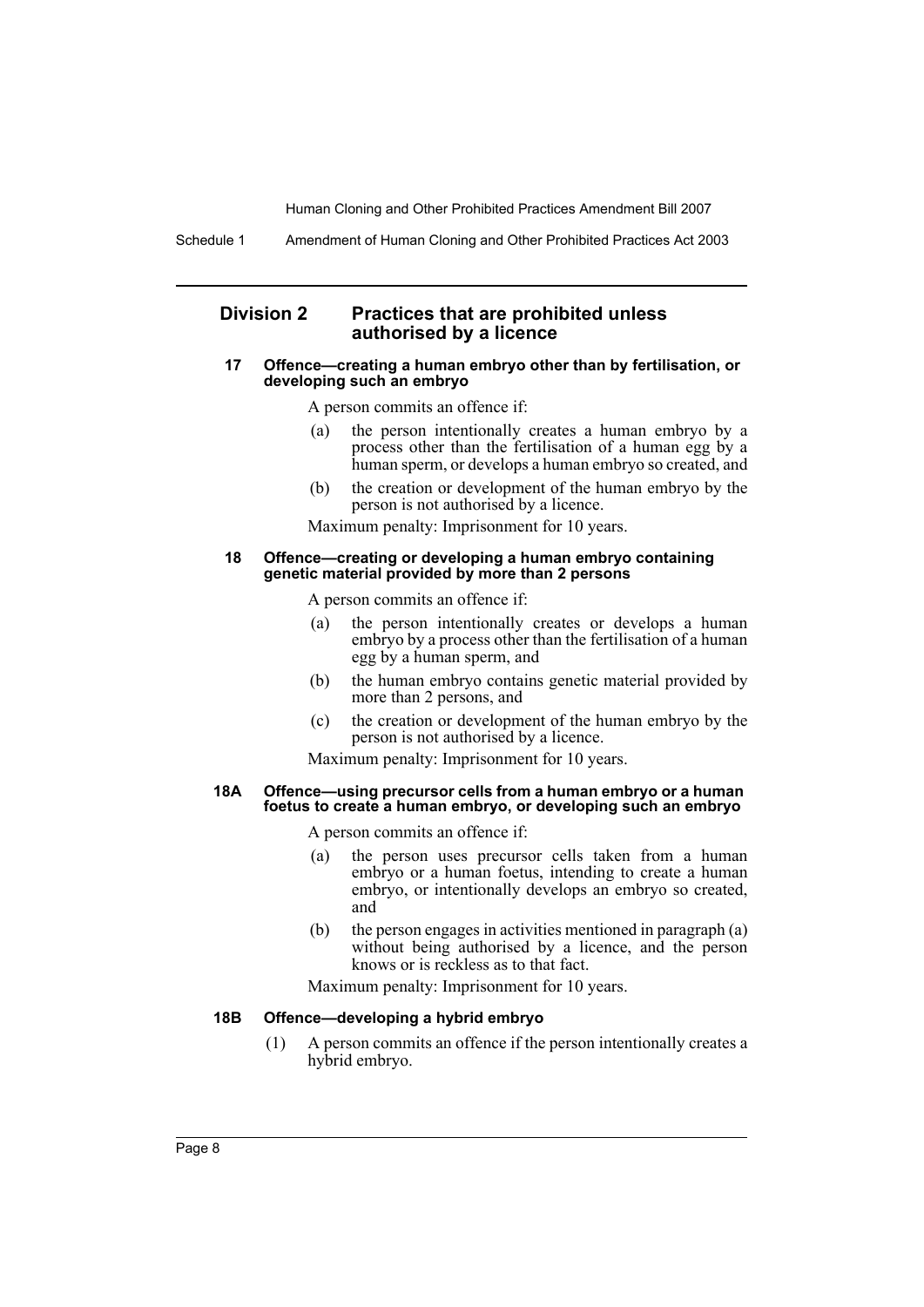Amendment of Human Cloning and Other Prohibited Practices Act 2003 Schedule 1

- (2) A person commits an offence if the person intentionally develops a hybrid embryo.
- (3) A person does not commit an offence against subsection (1) or (2) if the creation or development of the hybrid embryo by the person is authorised by a licence.

Maximum penalty: Imprisonment for 10 years.

# **[9] Section 19A**

Insert after section 19:

# **19A Further review of Act**

- (1) The Minister is to further review this Act to determine whether the policy objectives of the Act remain valid and whether the terms of the Act, as amended by the *Human Cloning and Other Prohibited Practices Amendment Act 2007*, remain appropriate for securing those objectives.
- (2) The review is to be undertaken as soon as possible after the period of 3 years from the date of assent to the *Human Cloning and Other Prohibited Practices Amendment Act 2007*.
- (3) A report on the outcome of the review is to be tabled in each House of Parliament within 12 months after the end of the period of 3 years.
- (4) The Minister may undertake the review of this Act at the same time as the review required by section 25A of the *Prohibition of Human Cloning for Reproduction Act 2002* of the Commonwealth, in which case the report on the outcome of the review of this Act is to be tabled in each House of Parliament as soon as practicable after the Minister has completed the review.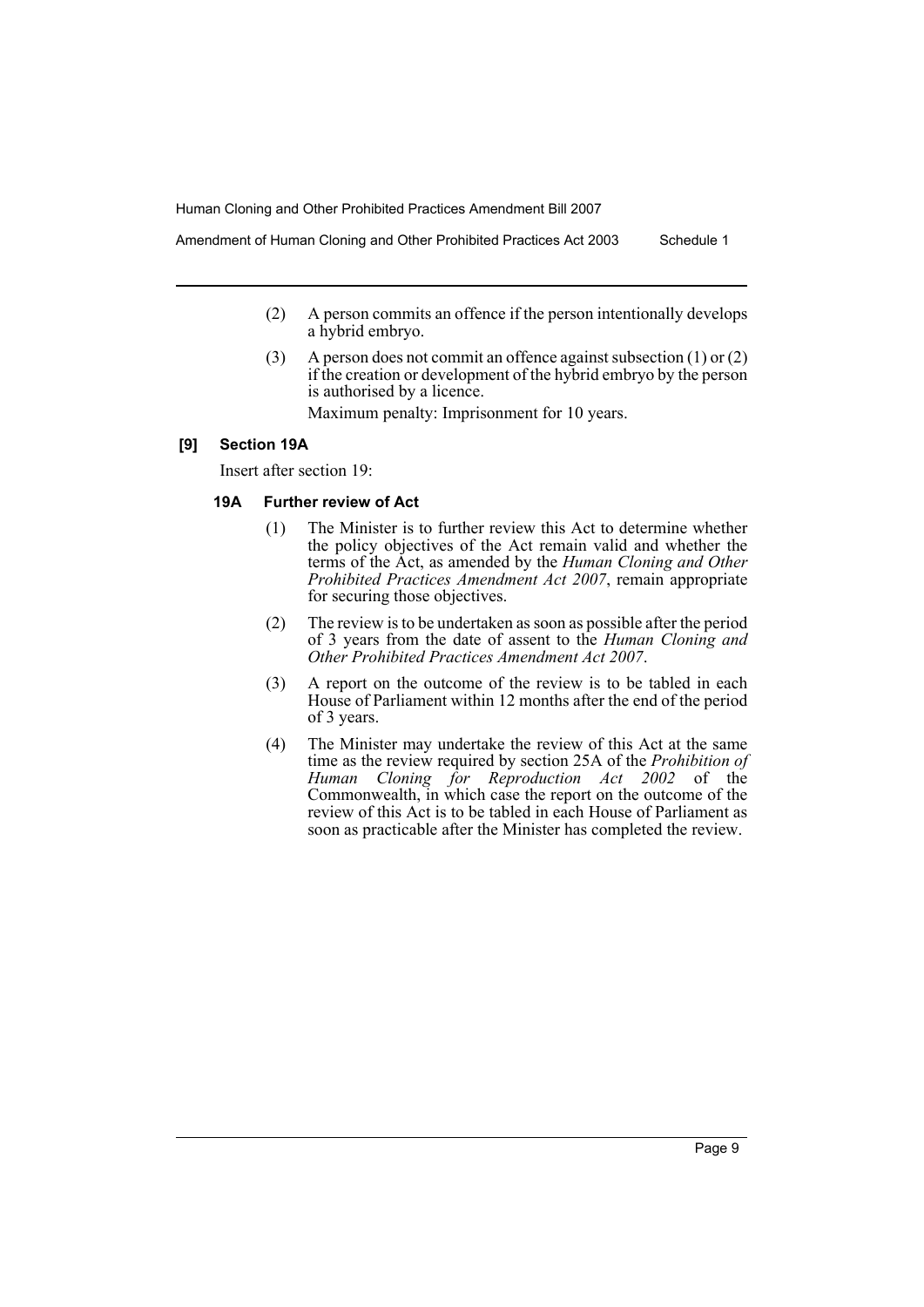Schedule 2 Amendment of Research Involving Human Embryos (New South Wales) Act 2003

# <span id="page-10-0"></span>**Schedule 2 Amendment of Research Involving Human Embryos (New South Wales) Act 2003**

(Section 4)

# **[1] Section 3 Object of Act**

Insert "or by other means" after "technology" in section 3 (1).

# **[2] Section 6 Modification of Commonwealth embryo laws**

Omit "*Prohibition of Human Cloning Act 2002*" from section 6 (1). Insert instead "*Prohibition of Human Cloning for Reproduction Act 2002*".

# **[3] Section 6 (1)**

Omit "*Human Cloning and Other Prohibited Practices Act 2003*".

Insert instead "*Human Cloning for Reproduction and Other Prohibited Practices Act 2003*".

# **[4] Section 23**

Insert after section 22:

# **23 Further review of Act**

- (1) The Minister is to further review this Act to determine whether the policy objectives of the Act remain valid and whether the terms of the *Research Involving Human Embryos Act 2002* of the Commonwealth, as applied in this State by this Act and amended by the *Prohibition of Human Cloning for Reproduction and the Regulation of Human Embryo Research Amendment Act 2006* of the Commonwealth, remain appropriate for securing those objectives.
- (2) The review is to be undertaken as soon as possible after the period of 3 years from the date of assent to the *Human Cloning and Other Prohibited Practices Amendment Act 2007*.
- (3) A report on the outcome of the review is to be tabled in each House of Parliament within 12 months after the end of the period of 3 years.